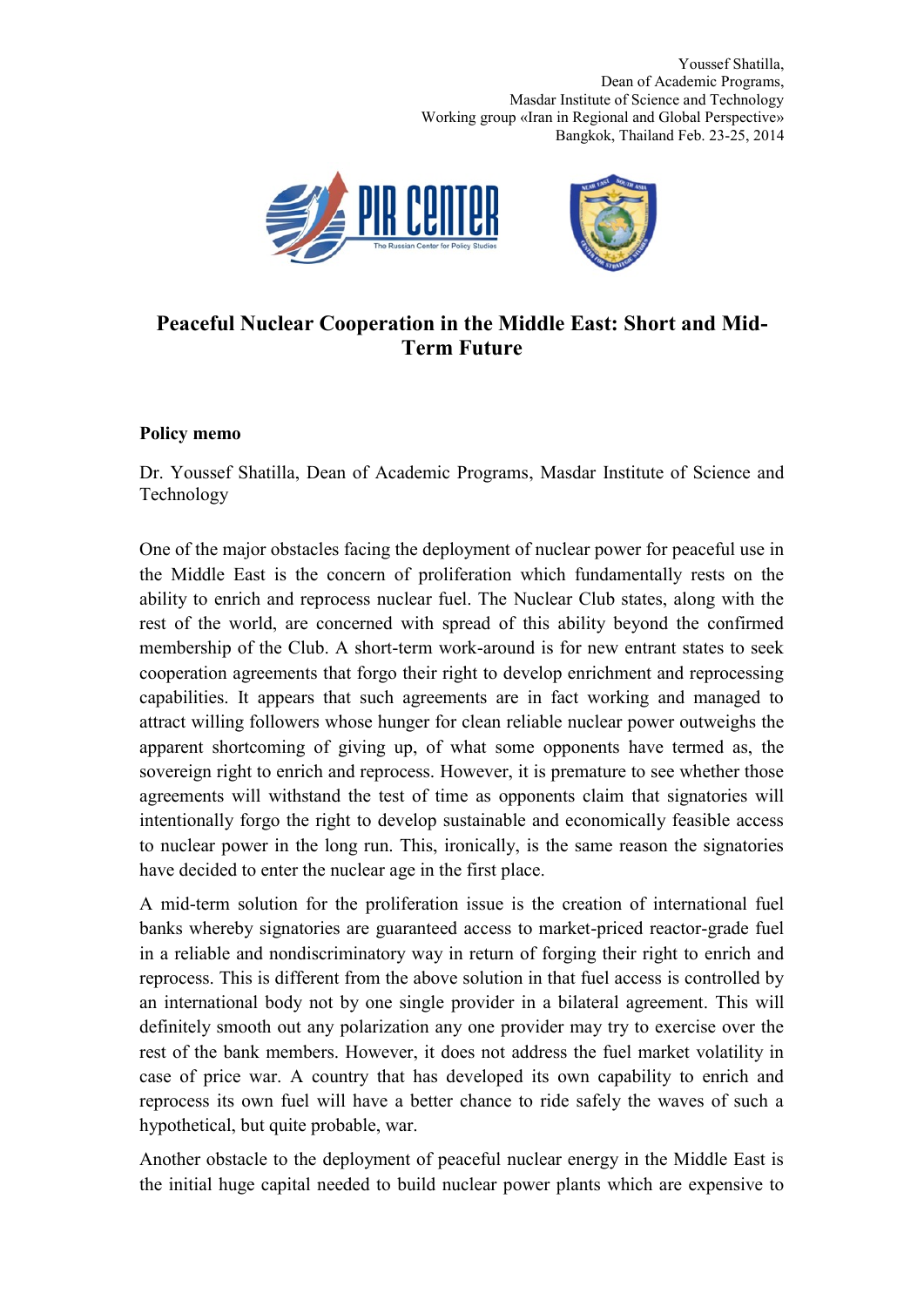Youssef Shatilla, Dean of Academic Programs, Masdar Institute of Science and Technology Working group «Iran in Regional and Global Perspective» Bangkok, Thailand Feb. 23-25, 2014

build but relatively cheap to run. There are two basic ways of financing a nuclear power project: government and private finance. However, since the electricity market in the Middle East is regulated and heavily subsidized, government finance is almost the guaranteed way for a nuclear project to move forward. For developing countries additional resources are required and may include directly allocated development funds from international aid organizations and development banks, or other government sponsored aid programs, export credit agency insurance schemes or institutions like the Overseas Private Investment Corporation and the Multilateral Investment Guarantee Agency and equity investments and commercial loans. However, multilateral finance agencies are required to balance the views of their Member States, which have strong and diverse views on nuclear power in particular and on proliferation in specific. In addition, they may require investment selection criteria to demonstrate that a proposed nuclear plant will be the least cost alternative for electricity generating capacity expansion, and/or cost efficient for solving environmental, security and other social problems. This will, one more time, infringe on countries sovereign right to pursue their national agendas of introducing nuclear power independent of the lenders' own political and ideological preferences.

A third barrier to the deployment of peaceful nuclear power in the Middle East is lack of infrastructure and support industries (a.k.a. hard infrastructure) that are needed to have a sustainable nuclear power program. These include physical facilities such as grid, physical protection facilities, component manufacture and material supply, standard calibration laboratory facilities, storage/disposal of low and medium radioactive waste, spent fuel storage and disposal facilities, safeguards plan and equipment, emergency response facilities, emergency notification of nuclear incidents and many others. A short term solution is to purchase these capabilities through a turnkey agreement for at least the first one or two reactors. A long-term solution, however, will definitely require the new entrant country to develop these capabilities in-house and in so doing will need to get into cooperation agreements with willing partners. This would most probably happen with ease since these agreements could be restricted to only non-sensitive technologies that a new-entrant country could secure from a variety of potential partners even outside the Nuclear Club states.

A fourth obstacle is lack of skilled human resources capable of running (as well as regulating) the nuclear power program safely and efficiently (both combined are a.k.a. soft infrastructure). Specific expertise in nuclear physics and nuclear materials science for reactor operation and fuel cycle management is crucial along with a strong commitment to a safety culture. Human resource development needs vary widely, depending upon the national decision to fill the needs through indigenous development (long term) or purchase the capabilities through a turnkey project (short term). Even if a turnkey project is the preferred approach, consideration of developing indigenous capabilities should be considered for the long term. The development of such indigenous capabilities will require significant attention to education and training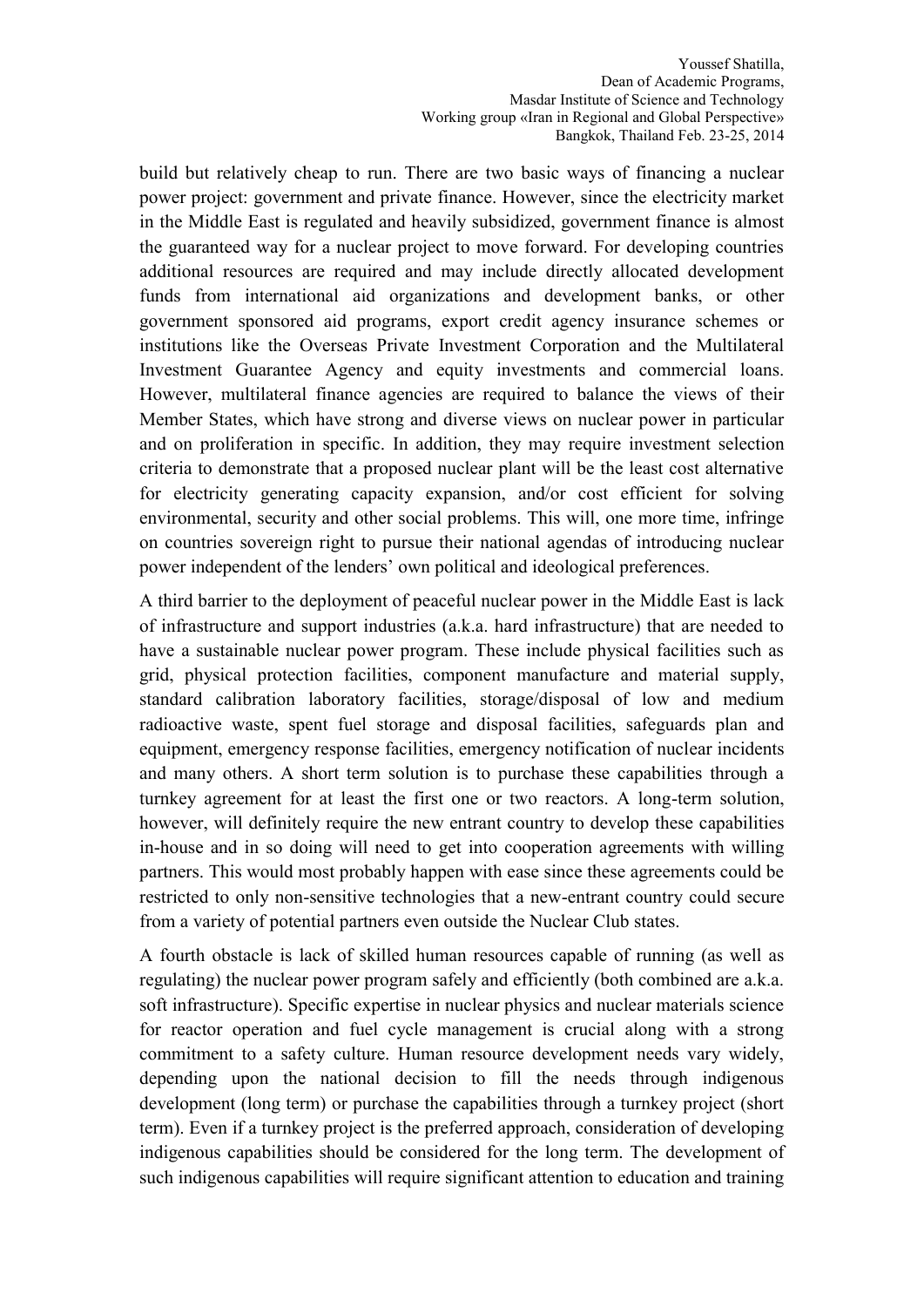that can be obtained from the vendors and suppliers of the nuclear systems and components as short term solution. However, it is desirable for a nation to develop its own educational and training capabilities to better assure the long term availability of the crucial human resource and to provide opportunities for its citizens. While the development of human resources requires investment, this investment brings overall benefit to the economic development of the nation.

Finally, as the countries of the Middle East, and especially those of the GCC, aspire to take their position among the advanced and developed nations their hunger for energy is unprecedented. Therefore, for any meaningful development to take place, sustain its momentum and stand the test of time the GCC has to diversify its economy and find alternative sources of energy in addition to oil. This led to the choice of nuclear and renewable energies as the two energy sources of choice to develop and rely on for the council's future energy needs.

In addition, the region does not have much of water natural resources to satisfy its needs for growth and development which makes seawater desalination the main source of potent water. Seawater desalination is very much energy-intensive and therefore makes its availability directly tied to that of reliable and economical energy source. This water-energy nexus necessitates developing integrated water-energy solutions to meet the council's needs for growth and development in an economical and sustainable way.

The use of nuclear power in seawater desalination is being developed at Masdar Institute of Science and Technology (MI) to address this unique situation of waterenergy nexus. This is particularly relevant since several member states have recently chosen nuclear power to meet their individual's energy needs which will hopefully means meeting their water needs as well.

The vision of MI research team is to create and develop the blueprints of a Self-Sustainable Nuclear Oasis (2SNO). Central to this vision is a Small Modular Reactor (SMR) capable of producing about 330MWe which is used for providing electricity to the grid, producing hydrogen to power a future fleet of hydrogen cars and desalinating seawater for drinking and industrial applications. The SMR design under consideration is especially suited for this task since; it's small so the construction is simplified and its capital investment is minimized, it's modular so the initial unit could be small and additional units can be added as the need for water and energy grows, it's inherently safe because of its small size and passive safety features that requires no human intervention even in case of beyond-design-basis accident, it's proliferation-resistant due to its very long fuel cycle (about 60 years) that does not require human access to nuclear fuel for the lifetime of the plant.

Preliminary results showed that an oasis that consists of one reactor of that size will supply (1) about one-third (100 MWe) of its electricity output to the grid and use the rest along with some of its process heat to produce (2) enough hydrogen to power